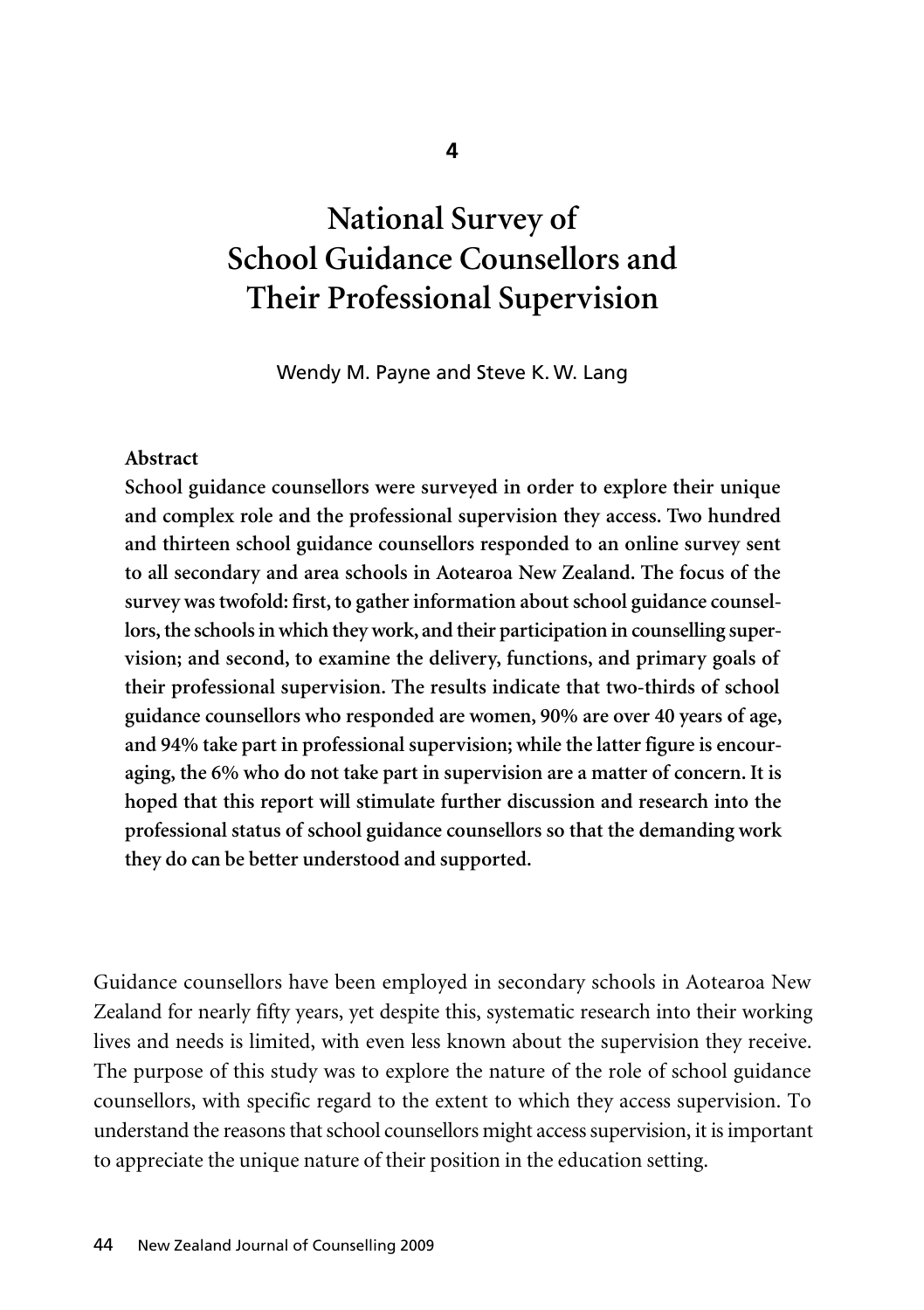## **School guidance counsellors**

# *Policy and provision*

The management, provision, and role of guidance and counselling have changed dramatically over the fifty years that counsellors have been employed in the school sector. Significant alterations in the structure and management of secondary schools have occurred as a result of changes in government policy, education management reform, and social and economic changes. Two policy documents—the Picot Report (Picot, 1988) and *Tomorrow's Schools* (Ministry of Education, 1988), legislated with the Education Act (1989)—ushered in an era of self-governed, self-responsible, accountable schools (Leane, 2000). The implications of the changes for school guidance counsellors have included a move away from their regulated, prescribed management in the 1970s, where training was mandated and each secondary school had a designated guidance counsellor (Hermansson & Webb, 1993). Although Boards of Trustees have a legal obligation to provide an environment that is safe both physically and emotionally (Ministry of Education, 2005), and counsellors play a significant part in ensuring this within each school, currently, the employment of counsellors is optional for schools and this has resulted in reduced provision (Alison, 2004; Crowe, 2006). Employment conditions and job descriptions are at the discretion of school Boards of Trustees; thus, wide variations in the scope of school guidance counsellors' roles are apparent (Agee & Dickinson, 2008), and few Ministry of Education guidelines are evident. According to Crowe (2006), "the effectiveness of guidance programmes has been compromised, with the work of guidance counsellors going on mostly unnoticed, often with little acknowledgement or recognition of its value" (p. 24).

# *Counsellor role and client issues*

The role of school guidance counsellors is varied and demanding (Manthei, 1999). They provide counselling for individual students, family/whänau groups, and teachers. In addition to counselling for personal problems, educational issues, professional or career issues, and crisis counselling, they may be involved in student advocacy and mediation, restorative justice processes, arranging referrals and liaising with outside agencies, as well as school-wide and management-related responsibilities such as policy development, pastoral care leadership, and the delivery of programmes (Ministry of Education, 2009). Many counsellors are responsible for administering entry tests for new students, visits to contributing schools, and the orientation of new students, as well as possibly having a teaching component in their role (Miller, Manthei, & Gilmore, 1993).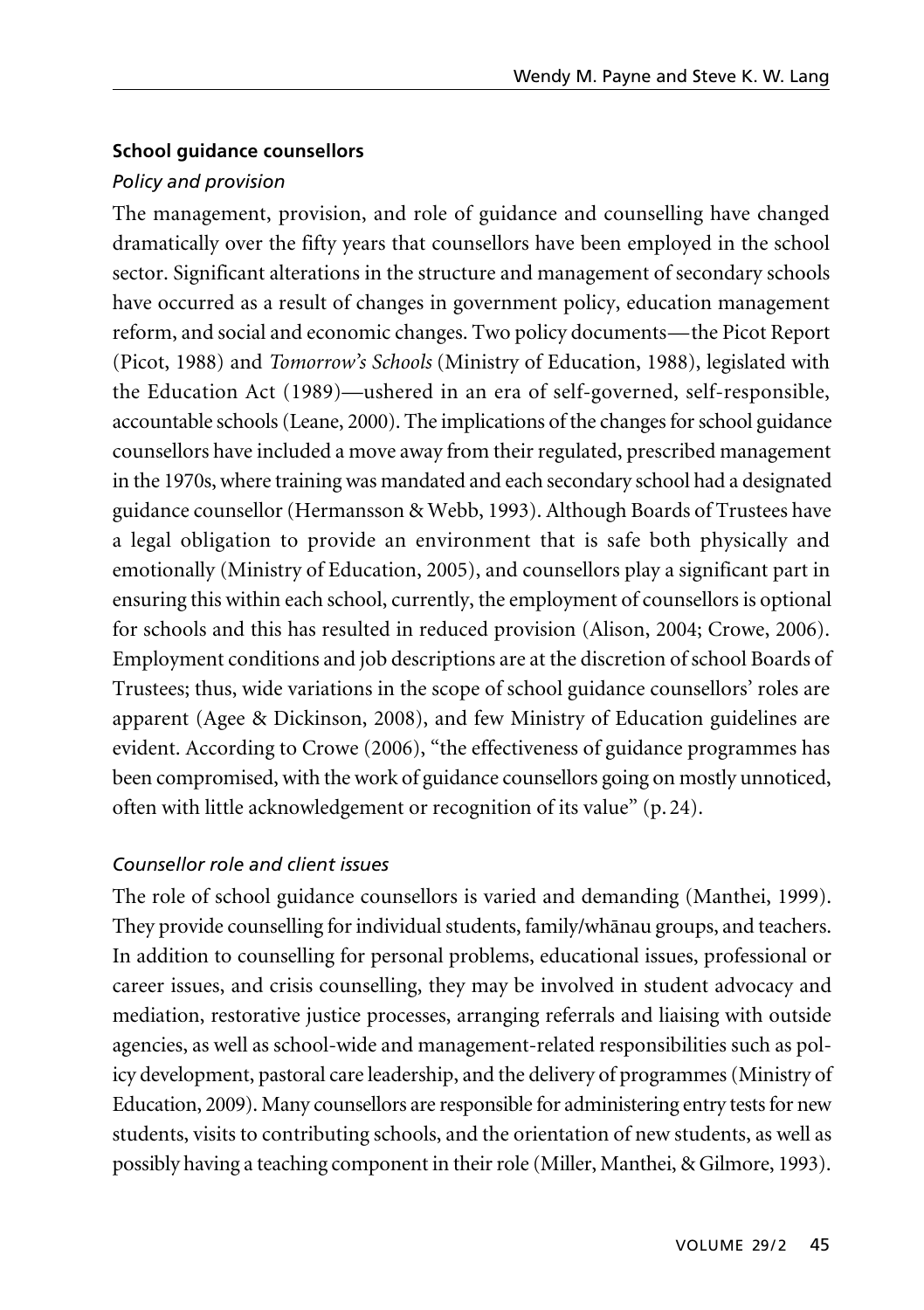Young people are faced with complex societal, cultural, economic, technological, and global changes (Agee & Dickinson, 2008). Students present with wide-ranging issues, from daily "hassles" to major life events including truancy, bullying, body image problems, depression, and suicide attempts. Depression is a relatively common occurrence according to a survey of the health and well-being of secondary school students, where significant symptoms of depression were reported by 7% of males and 15% of females (Adolescent Health Research Group, 2008).

In 1999, Manthei reported that the most frequent student problems brought to counselling included career decisions, family problems, educational problems, peer conflict, and disruptive behaviour. The most frequently presenting problems may well have changed in the intervening ten years. Trauma, such as sexual and physical abuse, suicide, sudden death, or violence adversely affects one in five young people. For many young people, risky behaviours such as binge drinking, drink driving, drug abuse, and unsafe sexual activity are features of their lives (Adolescent Health Research Group, 2003, as cited in Agee & Dickinson, 2008). Combining these with other major life issues such as divorce, relationship problems, teen pregnancy, abortion, and sexual identity development, it is clear that school guidance counsellors regularly deal with intense, complex counselling scenarios (Manthei, 1997). In the words of one school counsellor:

*Many of our clients represent a virtual layer cake of social, educational, personal, family and psychiatric misfortune. Many are in the* too hard basket *for many agencies who give up because of no shows and lack of co-operation. Schools don't have a choice. School counsellors* have to *be there for their clients.* (Manthei, 1997, p. 32)

## *An unknown quantity: How many counsellors work in schools?*

The number of people employed as school guidance counsellors is unknown. At the time of this research (2008), it was not possible to access a reliable database listing school guidance counsellors or the schools that employ them. According to the Ministry of Education-hosted website Te Kete Ipurangi, 472 schools have secondary school-aged students. However, it cannot be assumed that there are 472 school guidance counsellors, as school size and management policy determines staffing, and some schools may have several counsellors while others may not have any.

Previous research and survey data provide an indicator of the potential numbers of school guidance counsellors. A comprehensive survey of school counsellors in 1997 elicited 212 replies (Manthei, 1998). The most recently published survey of school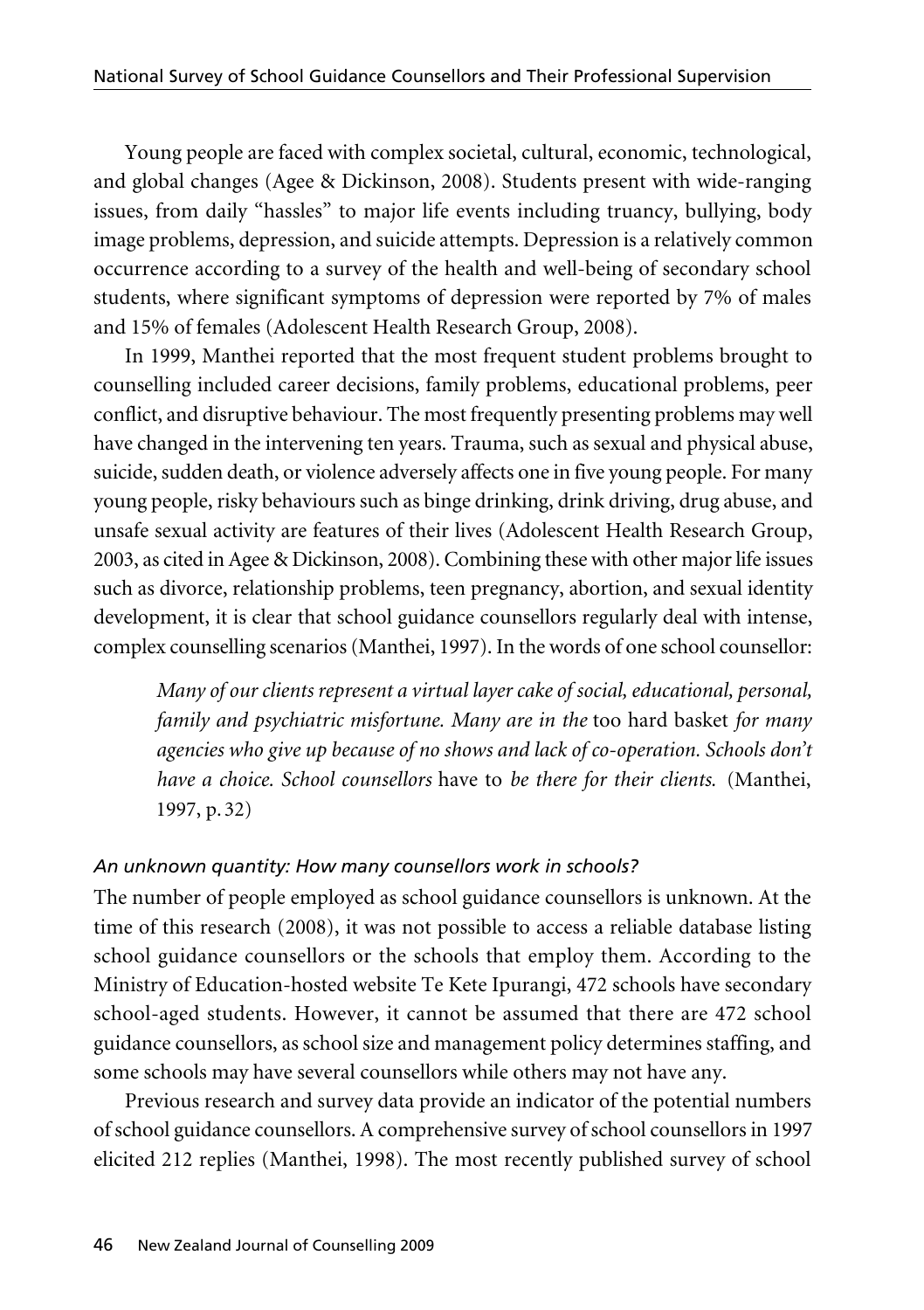guidance counsellors, conducted by the Post Primary Teachers' Association (PPTA) in 2004, elicited 256 responses (Alison, 2004). In 2006 there were 301 school guidance counsellors who were members of the New Zealand Association of Counsellors (NZAC) (Crowe, 2006), while 310 school guidance counsellors responded to an unpublished survey by NZAC (James Shepherd, personal communication, November 2, 2008). It is reasonably safe to assume that between 300 and 400 people are employed in a school guidance counsellor role, although on the basis of the number of schools with secondary-aged students, it is possible that the figure is actually between 400 and 500. This lack of comprehensive statistical information about counsellors in schools would appear to be another example of the degree of marginalisation of this group of professionals by the Ministry of Education.

School guidance counsellors are working in an increasingly complex role within school systems, in which they maintain demanding caseloads of clients presenting with challenging issues. Professional supervision is therefore an integral ethical and professional necessity (Feltham & Dryden, 1994).

### **Supervision**

Supervision in the context of this study refers to the regular, ongoing relationship with a trained, experienced professional as a primary resource to maintain and develop safe, ethical, and effective practice (NZAC, 2002). Supervision is a source of personal support and professional mentoring, as well as serving as a conduit for professional and personal learning, and providing a process of accountability to the profession (ibid.). Supervision may also be termed clinical supervision, professional supervision, or counselling supervision, and the term "consultation" is sometimes used.

Supervision is recognised internationally as a mechanism for providing counsellor education; it develops competence and contributes to a counsellor's professional identity (Kazantzis, Calvert, Orlinsky, Rooke, Ronan, & Merrick, 2009). Professional associations, including NZAC, have therefore made regular supervision an ongoing requirement for membership, whether one is qualified or in training (Carroll, 2007; NZAC, 2002). The frequency of supervision may be dependent upon the developmental level of the counsellor, caseload demands, and personal stressors (NZAC, 2006). In Aotearoa New Zealand, Manthei's (1999) survey revealed that an overwhelming majority (92%) of school guidance counsellors accessed supervision and that 53% attended supervision at least fortnightly, with the average being once every three weeks.

While supervision is recognised as a critical component of practice by professional bodies such as NZAC, the Ministry of Education is less forthcoming. Scant reference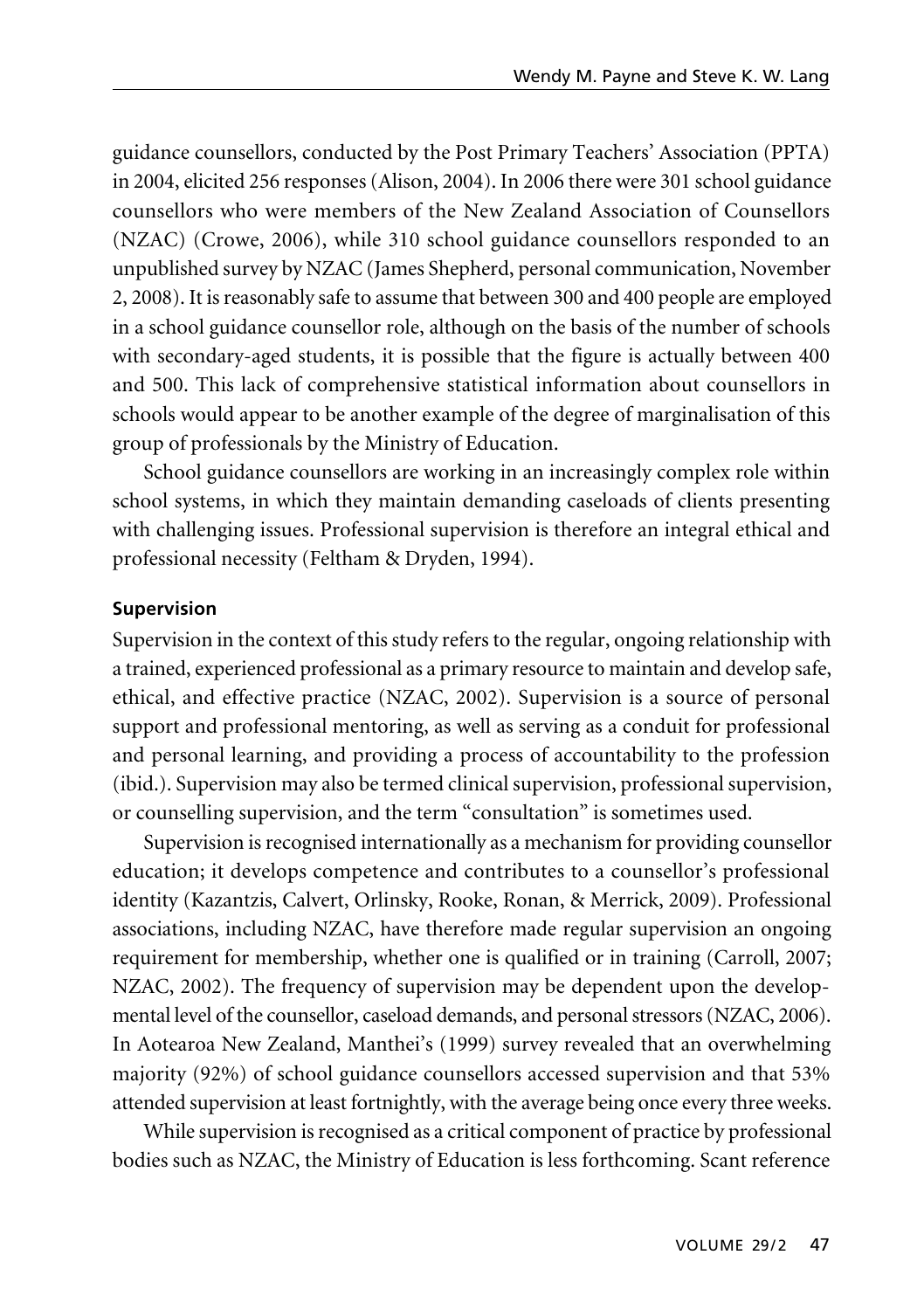to supervision is made aside from some guidance in the form of a scenario provided in a Performance Management Systems document:

*A secondary school has a guidance counsellor who either:* 

- *is a member of a professional organisation, for example, the New Zealand Association of Counsellors (NZAC); or*
- *is abiding by a professional code of ethics and the requirements of the job description. In this instance, the code requires the guidance counsellor to participate in external professional supervision.* (Ministry of Education, 2009)

However, there is no compulsion for school guidance counsellors to join an association such as NZAC, nor is there a governing or guiding body within the education system for school guidance counsellors (Crowe, 2006).

The overall purpose of supervision is the professional development of the counsellor and the welfare of the client. Professional supervision can contribute to effectiveness, counter burnout, increase confidence and competence, and aid development, by breaking down professional isolation and providing counsellors with personal support, professional mentoring, and the opportunity to reflect on their practice. "This process of thinking and reflecting becomes an experiential one that accommodates the whole person—feelings, mind, body and spirit" (Agee, 2008, p. 2). Through this process, the effects of stress are mediated (McMahon & Patton, 2000). Conversely, a lack of supervisory support can not only increase stress but can also intensify negative feelings, resulting in less effective practice and growing feelings of role dissatisfaction for school counsellors (Somody, Henderson, Cook, & Zambrano, 2008).

The relationship between the counsellor and his or her supervisor serves as a protective measure for counsellor, client, and employer. A trusting, open relationship influences the issues raised and the level of honesty and depth of their exploration. A weak or superficial bond between counsellor and supervisor exposes the possibility of risk (Kaiser, 1997). Failure to ensure the quality and appropriateness of the counsellor's work can have dire ramifications, as evidenced in a report of an investigation conducted by the Health and Disability Commission (2006) where failure to abide by the NZAC Code of Ethics in regard to breaking normal counsellor/client boundaries resulted in a finding in favour of the complainant, the client, and a \$40,000 fine incurred by the school counsellor.

As a process, supervision is complex, and its delivery takes on a variety of forms, models, and styles (Carroll, 2007), as represented in Table 1.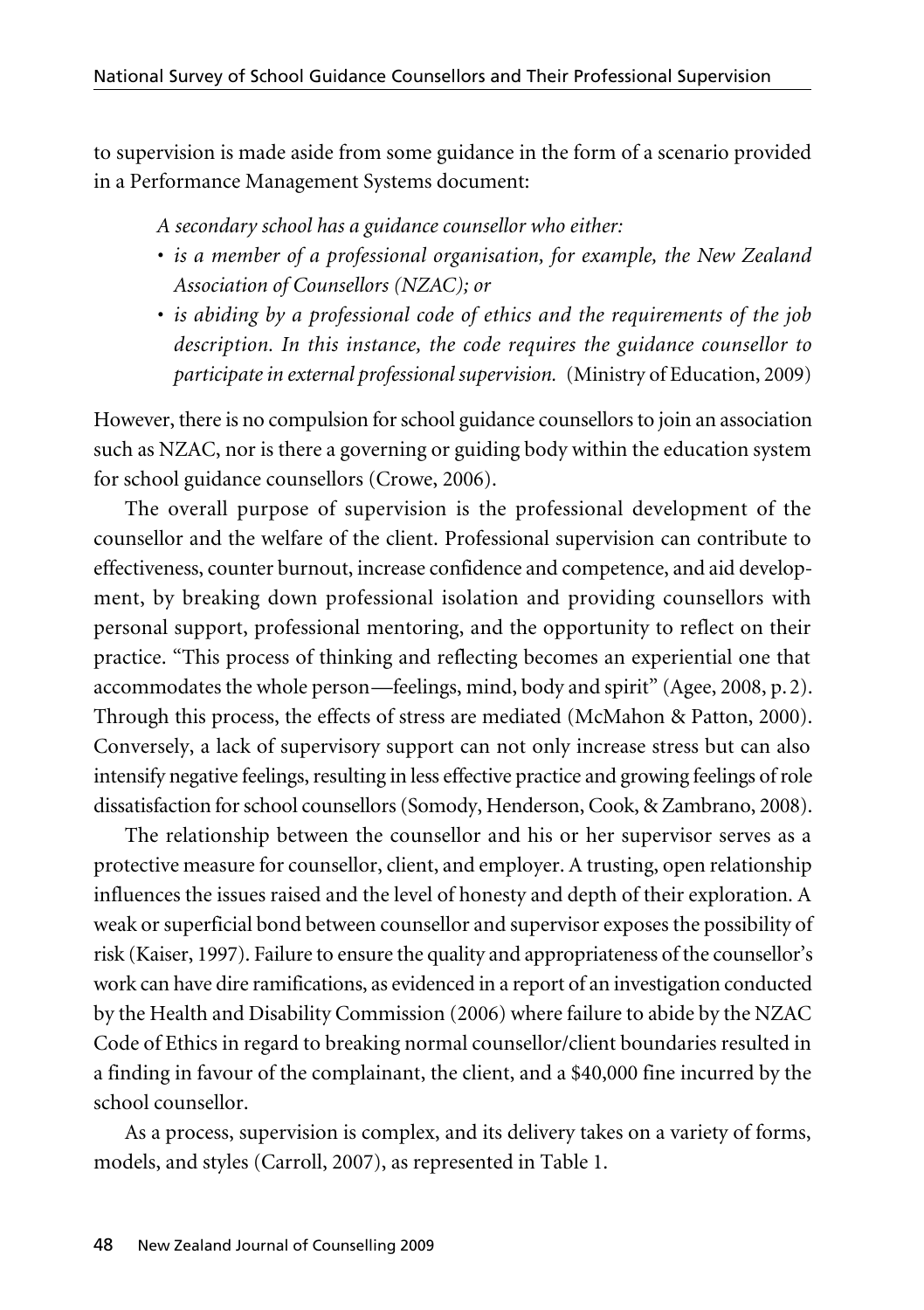| Type of supervision                             | <b>Description</b>                                                                                                                                       |  |
|-------------------------------------------------|----------------------------------------------------------------------------------------------------------------------------------------------------------|--|
| Self-supervision or internal supervision        | Supervisee uses a range of steps to examine own counselling<br>processes in a systematic, reflective manner.                                             |  |
|                                                 | Preparation for other forms of supervision rather than a<br>replacement.                                                                                 |  |
| Face-to-face, one-to-one supervision            | Involves one supervisor and one supervisee.                                                                                                              |  |
|                                                 | Generally regarded as the most popular form of supervision.                                                                                              |  |
|                                                 | Often a requirement of training.                                                                                                                         |  |
|                                                 | Systematic and highly educational.                                                                                                                       |  |
| Face-to-face group supervision                  | Covers a wide range of supervision practices, including using<br>group processes as a basis for learning, or working with<br>individuals within a group. |  |
| Peer or co-supervision<br>(one to one or group) | Individuals take turns at being supervisor<br>and supervisee.                                                                                            |  |
|                                                 | Models vary but may include a mixture of goal-setting, taped<br>session evaluation, discussion of readings and case presentations.                       |  |
|                                                 | Used mainly by experienced counsellors who have a desire to<br>share experiences and knowledge.                                                          |  |
| Telephone and video link                        | Generally one-to-one or co-supervision conducted by telephone<br>or video link.                                                                          |  |
| Internet and email supervision                  | Online text based supervision.                                                                                                                           |  |
| Cultural supervision                            | Accessed when counsellor is working with a person from a<br>culture different to his or her own.                                                         |  |

| Table 1: Types of supervision (adapted from Carroll, 2007; NZAC, 2006). |  |  |
|-------------------------------------------------------------------------|--|--|
|-------------------------------------------------------------------------|--|--|

Various models define and describe similar functions of supervision under different names. For example, the educative function of supervision (Kadushin, 1976, as cited in Carroll, 2007) has also been described as formative (Proctor, 1988) and developmental (Hawkins & Shohet, 2006). The following general descriptors encompass the various models:

*Educative function*: This is the ongoing development of counsellors' competencies in terms of skills, knowledge, and understanding, in order to work effectively with clients. It includes counsellors' awareness of their own reactions to clients and other ways of working with them (Copeland, 2005).

*Restorative function*: This is the containment aspect of supervision, whereby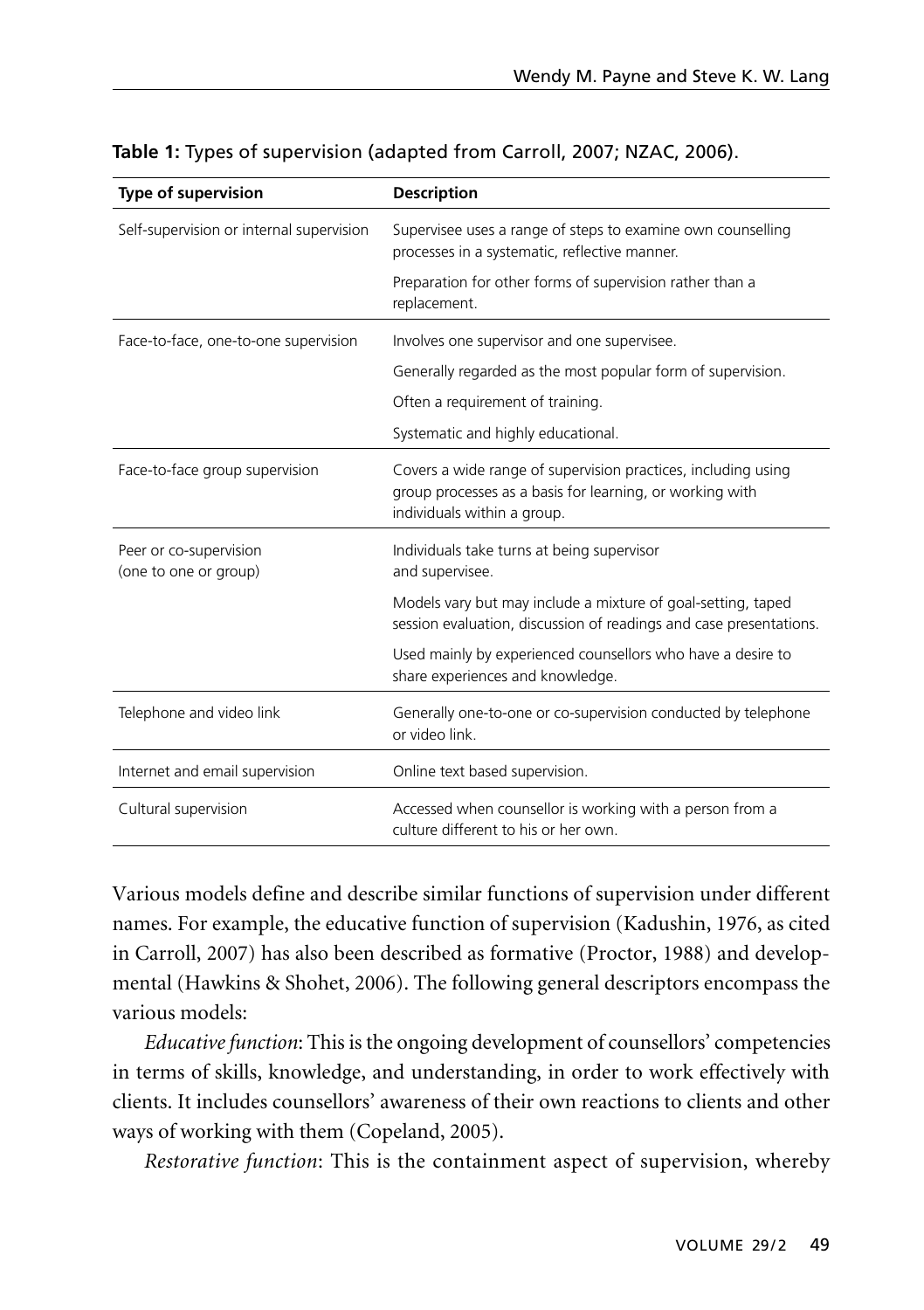counsellors are encouraged to consider the impact on self from their work with clients' distress and pain, and to take the time to deal with their own emotions and reactions (Carroll, 2007; Copeland, 2005).

*Administrative function*: This is essentially the "quality control" of counsellors' work and encompasses all aspects of their accountability and their responsibility for client welfare. This function ensures that the ethics and standards of the profession are upheld (Carroll, 2007; Copeland 2005; NZAC, 2002). By attending to the professional development, counsellor support, and administrative oversight functions of supervision, counsellors develop professional competence, professional identity, and personal integrity (McMahon & Patton, 2004).

The learning process is further enhanced by formulating supervision goals in a clear and meaningful manner. Attending to goals will assist in mediating the effects of professional and/or geographic isolation—stress, burnout, and performance fatigue as well as monitoring practitioners' professional well-being and competency (Crowe, 2006; McMahon & Patton, 2000). Goals will also vary according to counsellors' experience, knowledge, and competency (Feltham & Dryden, 1994) and may include professional support, professional networking, validation*,* rejuvenation and reenergising*,* developing skills and techniques*,* client-specific guidance, fulfilling training or professional requirements, debriefing, and personal development.

In Aotearoa New Zealand, we know little about the supervision that school guidance counsellors access, the functions they regard as important, and the goals they focus on. The current study sought to obtain information about guidance counsellors and the schools in which they work, with particular attention given to their participation in professional supervision.

### **Research method**

### *Participants*

The research population included all of the school guidance counsellors from the 472 Aotearoa New Zealand secondary and area schools. Two hundred and thirteen potential participants responded to an online survey; however, two indicated that they did not consent to participate, a further four were eliminated as they indicated they were not in a counselling role, and six respondents exited the survey prior to completion. Therefore, while a total of 201 school counsellors completed the survey, 207 provided useable data. In order to participate in the online survey, respondents were required to be in a counselling role in a New Zealand school and to give their consent. As there was not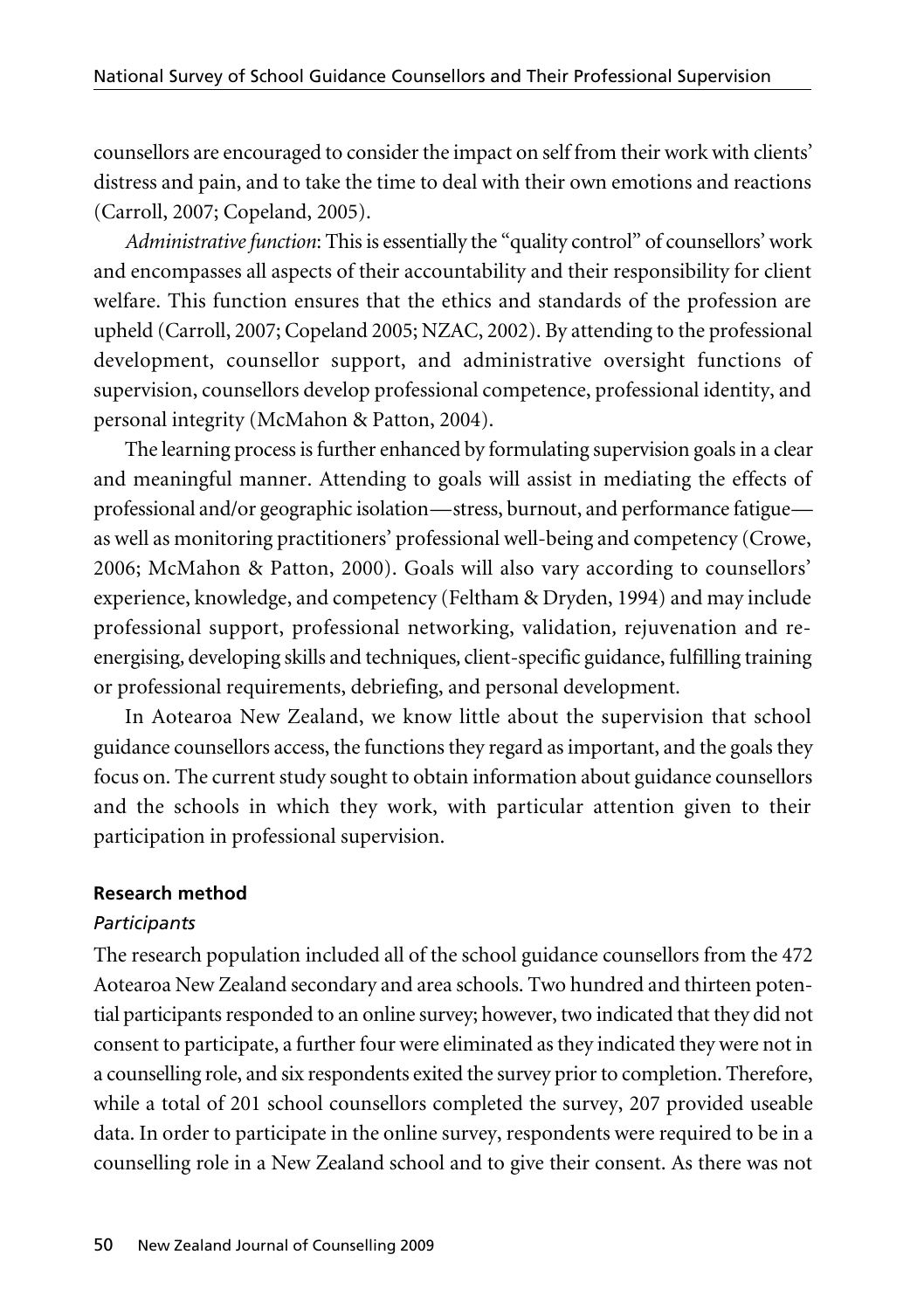an accurate database or figures available to provide reliable information about the number of school guidance counsellors employed in Aotearoa New Zealand schools, it was not possible to determine the ratio of school guidance counsellors who responded to the survey compared with those who did not. Population responses and reliability of returns cannot therefore be commented upon with accuracy.

Access to participants was obtained via the Ministry of Education website, Te Kete Ipurangi. Three of the school categories were selected: Composite Year 1–15, Secondary Year 7–15, and Secondary Year 9–15. All 472 school email addresses were exported to the SurveyMonkey.com address book. School guidance counsellors were not emailed directly, as there is no national database of their addresses; in addition, such an action would breach the national anti-spamming laws, whereby all recipients must agree to receive communications from the sender. Twenty-three schools opted out, and email messages to three schools bounced or were undeliverable. Two hundred and sixty-two schools did not respond.

## *Instrument and design*

The research instrument, a survey questionnaire, was created and accessed through SurveyMonkey (http://www.surveymonkey.com). This research tool was developed originally in 1999 by Finley, Sorem, and Swartley (K. Wilson, personal communication, October 13, 2008), and enables people to create their own surveys. Responses are submitted online, and may be viewed live on the website and exported to Excel spreadsheets to enable table and graph development. According to Wright (2005), SurveyMonkey.com is among the top 20 online survey services available, with a range of features including online support and modest costings, and it contains filters to manipulate data for analysis.

In order to answer the research questions, a questionnaire was constructed, entitled "Survey of Professional Supervision of Guidance/School Counsellors." The survey had 23 questions designed to collect quantitative data, along with a small amount of qualitative data in the form of additional comments. The rationale behind the construction of the survey was to add to the body of knowledge both in terms of demographic information and detail regarding supervision in a format that allowed easy access and response. Types of questions used included multiple choice with single or multiple answers, matrix of choice questions, Likert-type questions and rating scales, and comment text boxes. Where a list of choices was provided, a randomising feature of SurveyMonkey was utilised.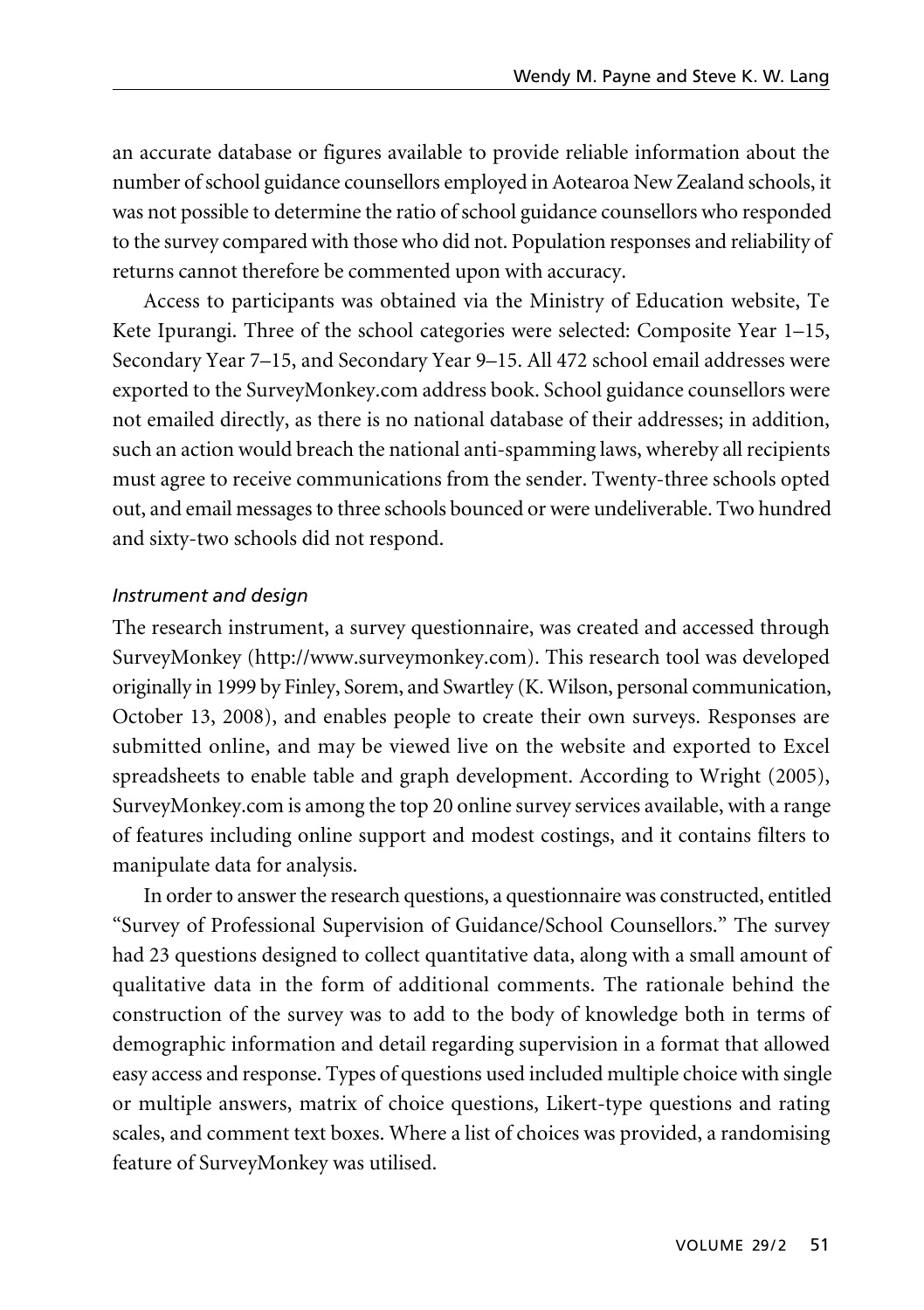SurveyMonkey.com has a number of features that allow the user to ensure that ethical standards are maintained. When data are entered into the survey and sent, they are collected by a web-link collector. This ensures that respondents' IP addresses and identifying information are not saved; thus, they have complete anonymity. Participants may exit the survey at any time and decline to answer all questions except the consent question and the eligibility question. Participants can be provided with a link to access online summaries of the data collected at the completion of the collection period. All data are to be stored for five years. The completion of question 1 and the return of the survey implied consent.

Questions were constructed so as to elicit minimal emotional response, allowing the respondents to enter the survey, spend up to five minutes answering questions, and complete with minimal disruption. The rationale for the timeframe was that emails are generally cleared promptly and responded to at the time of initial reading. SurveyMonkey.com recommended that send-outs should occur early in the week, as it increases the likelihood of response.

## *Data analysis*

The SurveyMonkey.com program automatically computes data, providing frequencies and percentages for each component. As the surveys are submitted, results are tabulated immediately. The program allows for direct database connectivity and has inbuilt data quality checking, enhancing reliability. Results were compared with other studies to determine similarities and differences.

### **Results**

The survey focused on two types of information about school guidance counsellors first, demographic information about them and the schools they worked in, and second, information regarding their supervision. The total number of counsellors responding to each question varied and is shown as N in parentheses. Percentages are based on the total number of counsellors who responded to each question, and have been rounded to the nearest whole number. Full tables of all results are available from the authors.

Overall, 207 respondents provided useable data, although six participants did not complete the entire survey. The actual population size is not known, but this may represent 207/500, or approximately 41%.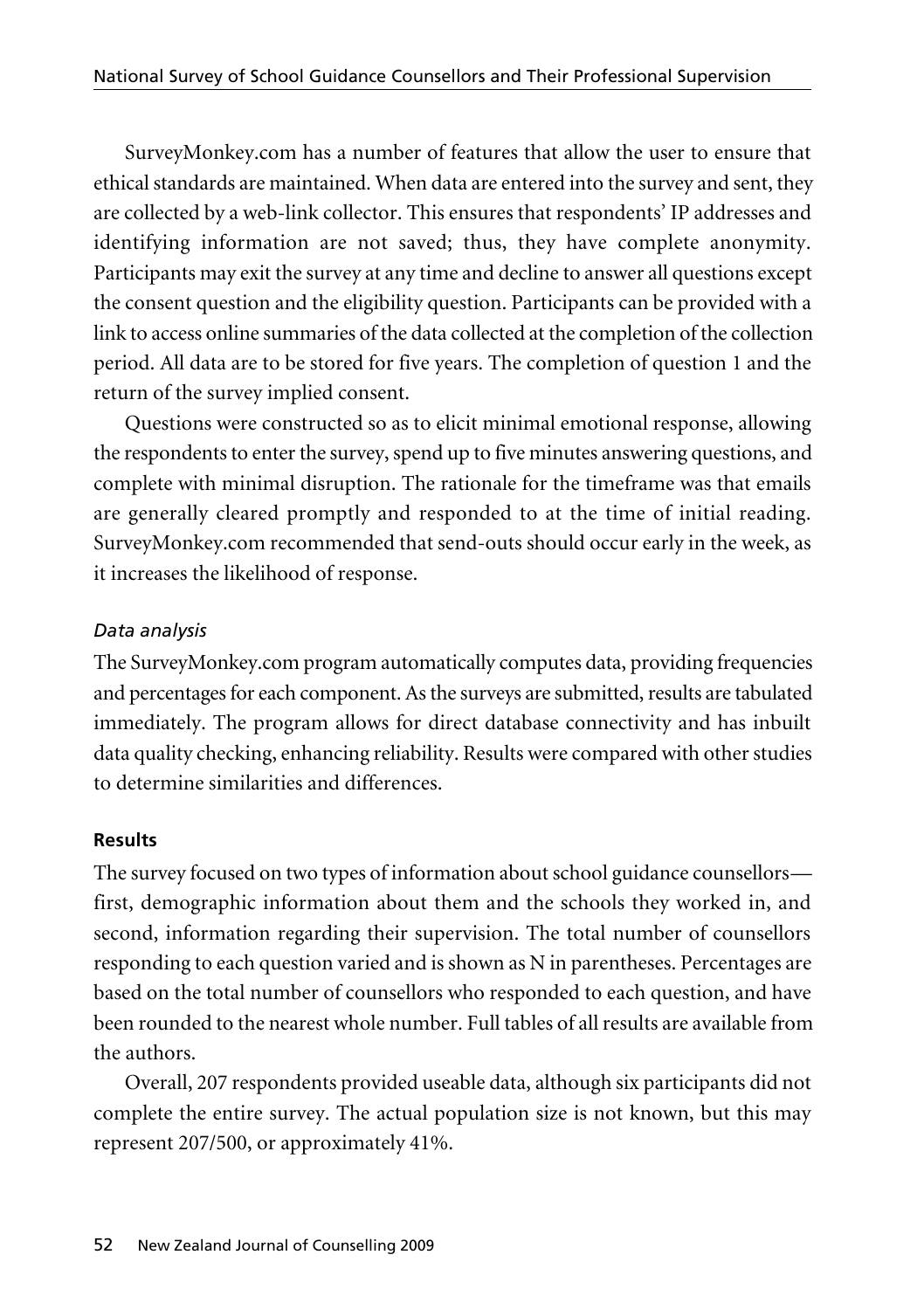## *Demographic information about school guidance counsellors*

School guidance counsellors ( $N = 207$ ) were most frequently women (66%). The range of ages of school guidance counsellors ( $N = 206$ ) was between 20 and 69 years, with the median age being 50–59 (50%). Counsellors over 40 years of age and less than 70 years of age accounted for 90% of respondents, indicating an uneven spread of counsellors across the age groups. Years of employment ranged from less than one year (7%) to over 20 years (11%), while one counsellor indicated that he or she had been in employment for less than one week. The majority of school guidance counsellors had been employed between one and nine years (48%), with the median range being five to nine years (27%).

## *Qualifications and professional memberships*

The majority of the counsellors indicated that they had a counselling qualification (87%) or were currently in training (7%), yielding a total of 94% of school guidance counsellors as either qualified or working towards a qualification. A small portion of respondents indicated that they did not have a counselling qualification (6%). The largest group of school counsellors who had achieved a qualification had a Master of Counselling degree (44%). Those with a qualification at a graduate or postgraduate level accounted for 79%, of which 2% were at PhD level. A number of respondents (N  $= 13$ ) had "other" qualifications, in education (e.g., Master of Education degree, which were in fact likely to be specialisations in Counselling), social work (e.g., Post Graduate Diploma in Social Work), or psychology (e.g., Master of Educational Psychology). A range of other qualifications obtained included Graduate Diploma in Psychotherapy, Alcohol and Drug Studies Diploma, and Certified Addiction Counsellor. Of those working towards completing a qualification  $(N = 29)$ , most were aiming to finish their Master of Counselling degree  $(N = 8)$  or Post Graduate Diploma in Counselling ( $N = 8$ ). In addition to specific counselling qualifications, 80% of school guidance counsellors ( $N = 206$ ) were registered teachers.

Most school guidance counsellors were affiliated with a professional body—NZAC (69%), and/or PPTA (62%). Counsellors were also members of a range of other associations, including the Aotearoa New Zealand Association of Social Workers (ANZASW), the New Zealand Psychological Association (NZPA), the New Zealand Educational Institute (NZEI), and the Drug and Alcohol Practitioners' Association Aotearoa New Zealand (DAPAANZ). A small number of counsellors (11%) did not belong to a professional body; therefore, 89% of school guidance counsellors who responded belonged to a professional body or association.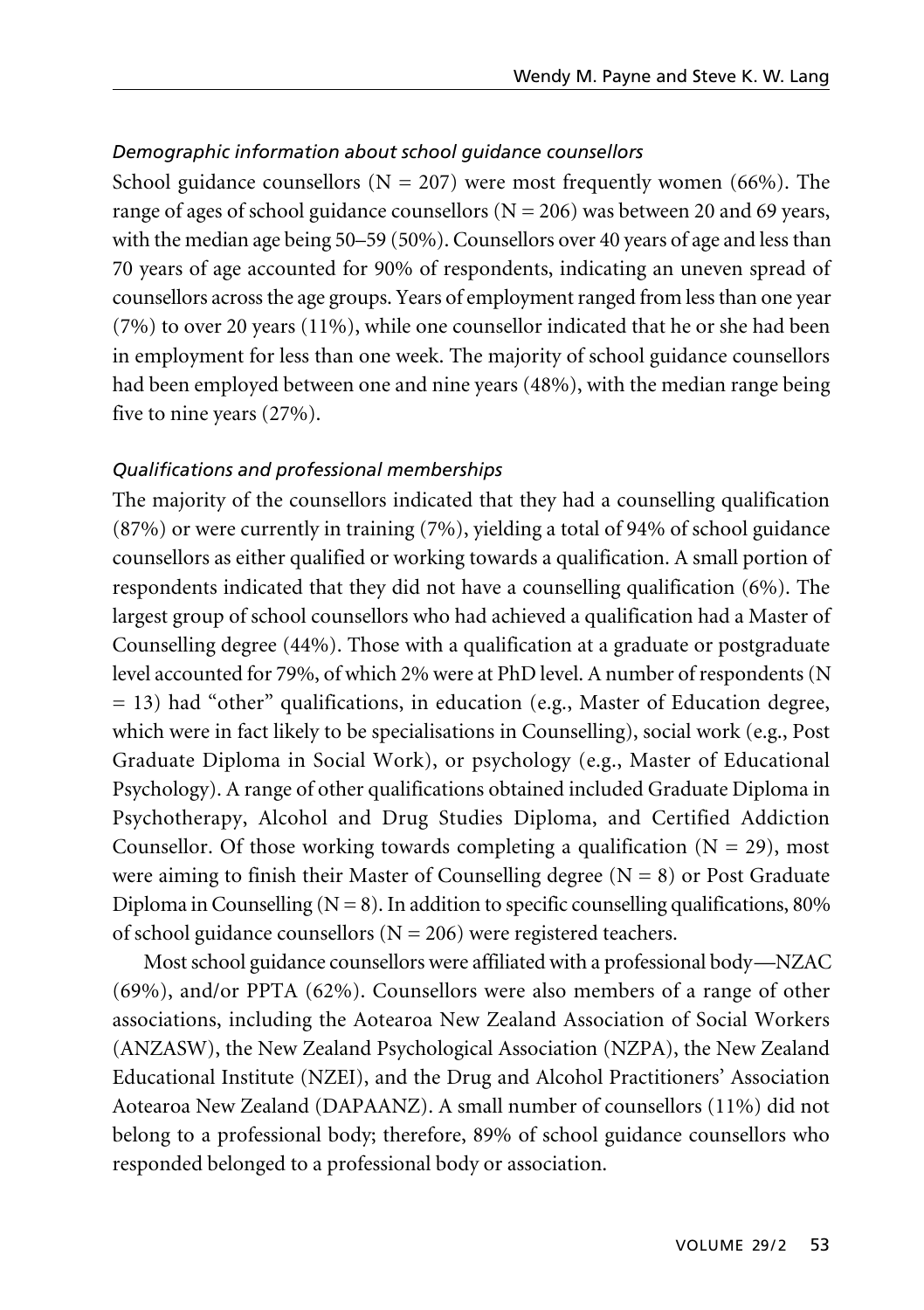The numbers of school guidance counsellors employed per school varied. The vast majority of schools had one school guidance counsellor employed full-time  $(N = 105)$  or part-time  $(N = 53)$ . Although statistically insignificant, it is interesting to note that four counsellors indicated they were in schools that employed four or more counsellors. A variety of other arrangements included chaplain, job share, voluntary counsellor, trainee, kaiäwhina or kaitaunaki, and contracted counsellors or therapists.

## *Demographic information about schools*

School guidance counsellors ( $N = 204$ ) came from a spread of small schools with rolls of up to 499 students (28%), medium-sized schools with 500–999 students (34%), and large schools with 1000–1499 students (23%), with only 15% from very large schools (more than 1500 students). The majority of schools  $(N = 202)$  were secondary schools years 9–15 (61%), with secondary schools years 7–15 recording 28% and composite schools years 1–15 accounting for 10% of respondents. More counsellors were employed in co-ed schools (75%) than single-sex schools (25%). Of all the counsellors ( $N = 201$ ), 92% were in state schools, with 8% in private schools. The decile rating  $(N = 199)$  of schools varied, with the two largest groups being decile 9 and 10 (26%) and decile 5 and 6 (25%). Deciles 3 and 4, and 7 and 8, accounted for 20% and 19% respectively, while decile 1 and 2 schools only accounted for 11% of counsellors who responded to the survey. Proportionally, each decile rating accounts for 10% of schools.

## *Supervision*

According to the survey, school guidance counsellors  $(N = 203)$  who receive supervision (94%) vastly outnumber those who do not (6%). Among the small number of counsellors ( $N = 12$ ) who stated they did not receive supervision, the reasons were varied: do not wish to (17%), unable to locate a suitable supervisor or supervision model (33%), geographic remoteness (17%), and unable to fund supervision (8%).

Counsellors who did receive supervision  $(N = 185)$  on average accessed it every two to three weeks (74%). A further 22% of counsellors accessed supervision monthly; therefore, 95% of supervised school guidance counsellors reported attending supervision every two, three or four weeks. A drop-down comment box allowed for additional information to be added about the frequency of supervision. Comments included reference to additional phone supervision or additional supervision if required, access to cultural supervision, peer supervision, and combinations of supervision. One counsellor illustrated the way access to supervision could be affected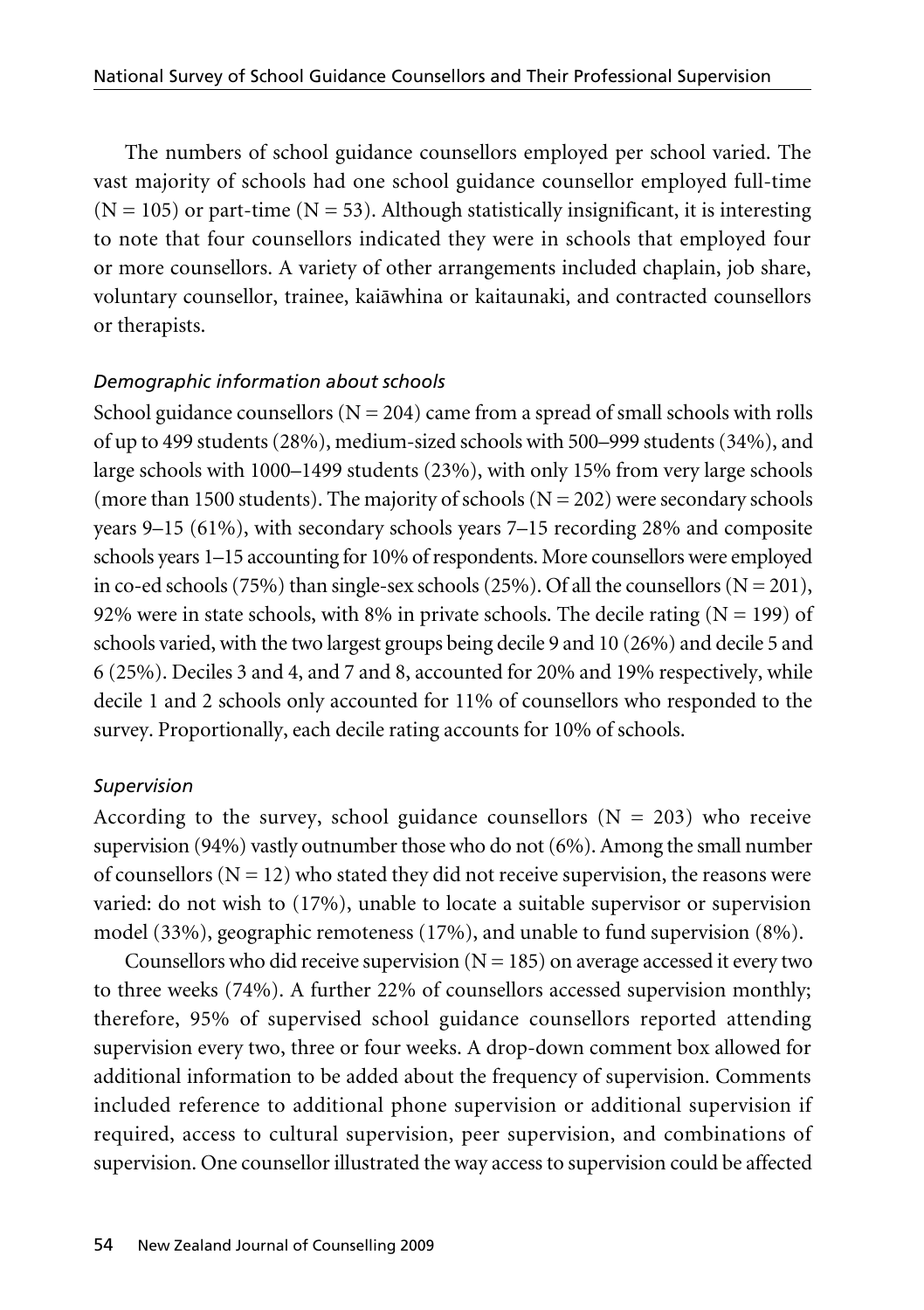by location: "two hours/month depending on availability of supervisor. I also have to travel 1 hour 20 min each way to access supervision." Most respondents  $(N = 189)$  felt the frequency of supervision was adequate (95%). From a contrasting perspective, one respondent commented, "Not sure what supervision means."

The delivery method of supervision  $(N = 189)$  varied, with the most common being face-to-face, one-to-one supervision (94%). Many methods of supervision were utilised, including peer supervision (23%), telephone supervision (12%), group supervision (11%) and, to a lesser degree, email supervision (3%), internet supervision (1%), and video-conferencing supervision (1%).

Counsellors  $(N = 186)$  rated the educational component (enhanced competency) as the most important function of supervision (47%). This was closely followed by respondents who indicated the administrative function of supervision (ensuring ethical practice) was the most important (46%), while the restorative function of supervision, where counsellors express and deal with their own emotions, was rated as most important by 17% of counsellors.

Respondents ( $N = 188$ ) expressed varied opinions when it came to the primary goals of supervision. They were asked to indicate the level of agreement they had as to what were the primary goals of supervision. The goals were listed as professional supervision, professional networking, validation, rejuvenation and re-energising, developing skills and techniques, client-specific guidance, fulfilling training or professional requirements, debriefing, and personal development. The spread of results indicated that most counsellors agreed or strongly agreed that all the listed goals were primary goals of supervision. The goals that attracted the strongest levels of agreement (strongly agree) were professional support (74%), client-specific guidance (60%), debriefing (54%), developing skills and techniques (54%), and rejuvenation (50%). There was agreement that personal development (45%), validation (45%), fulfilling training or professional requirements (44%), and professional networking (39%) counted as primary goals. The levels of neutrality, disagreement, and strong disagreement were not statistically significant, although it is worth noting that 7% disagreed with the inclusion of both professional networking and fulfilling training or professional requirements in the primary goals of supervision.

### **Discussion**

The survey yielded interesting demographic information about school guidance counsellors in Aotearoa New Zealand and about the schools in which they are employed. Care must be taken when extrapolating these findings, however, as the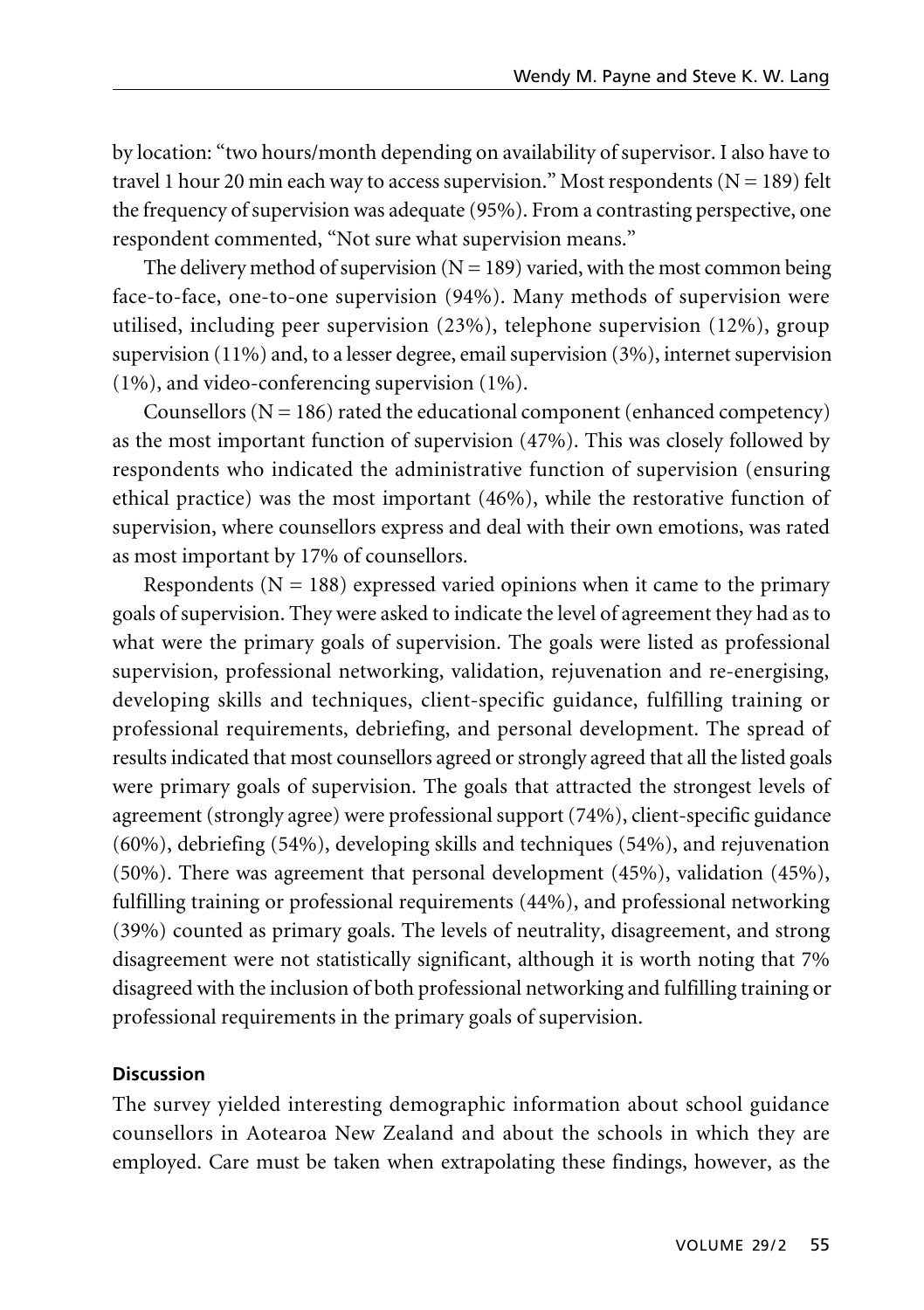estimated response rate, characteristics of those who chose to respond, and the means of delivery of the survey may have affected the results.

Utilising an online survey service introduces a range of factors that may impact on the respondents. Most notable is the requirement to email school administrators with a request in the subject line to forward the email to the school guidance counsellor; a direct mail-out would perhaps have enhanced the possibility that the survey was indeed placed in front of the person intended. As with any survey, there is also a possibility that some may have been completed by a non-school guidance counsellor. Some firewall constraints prevented the delivery of the survey in some schools: a total of eight surveys were undeliverable. These technological issues, such as firewall constraints, are difficult to avoid. However, inclusion of an email contact allowed participants with technological difficulties to be assisted.

Non-respondents may have decided not to participate because they did not receive supervision. It may therefore be fair to say that the data may be skewed, as those who were receiving supervision may have been more inclined to participate. These factors need to be taken into account when interpreting the results.

Respondents to this survey were predominantly women who were over 40 years of age, representing a change from a decade ago when the gender split was 50/50 and those aged over 45 years accounted for 50% (Manthei, 1998). Over half of the respondents had more than ten years' experience in the profession and the majority had a postgraduate qualification in addition to being registered teachers. However, numbers of counsellors who are also registered teachers would appear to have declined from 95.6% a decade ago (Manthei, 1998) to 80% in 2008. Overall, the data suggest that Aotearoa New Zealand has a well-qualified, experienced group of professional school guidance counsellors.

Most respondents to the current survey were employed in state co-educational schools. These findings are in alignment with the recent PPTA survey of guidance counsellors (Alison, 2004).

It would appear that many school guidance counsellors in Aotearoa New Zealand recognise the value of belonging to an organisation that represents their professional interests. High proportions are members of a professional body such as NZAC (69%) and PPTA (62%), representing little change from Manthei's (1998) survey. However, given that just over 30% of the respondents were not members of NZAC and potentially 53% of the school guidance counsellor population did not respond to the survey, there is reason to believe that the proportion of membership is not as generous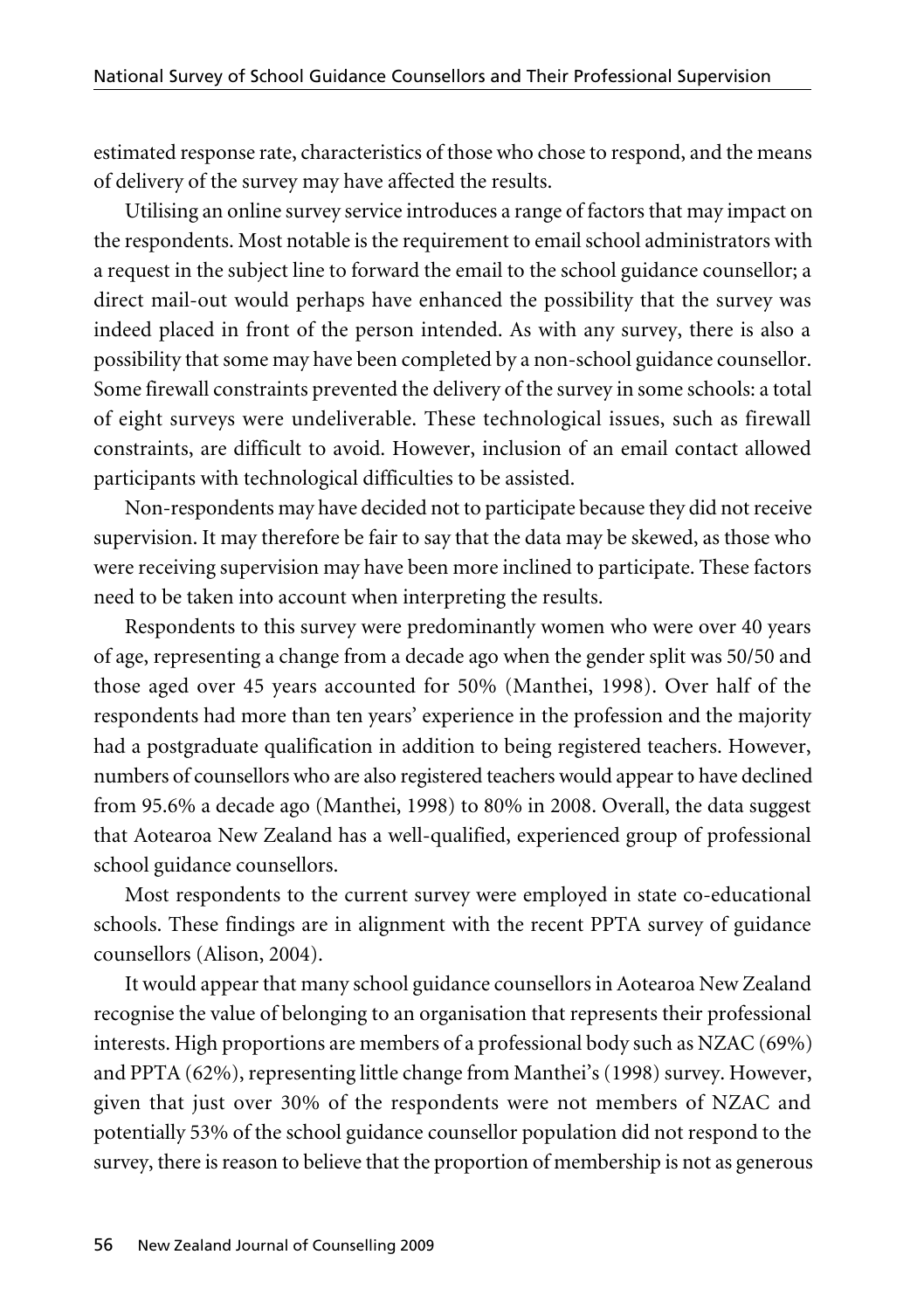as the data would suggest. This is of concern, as no other body offers school guidance counsellors access to such relevant professional development and resources, and it also means they are not practising under NZAC's Code of Ethics.

School guidance counsellors participating in the Aotearoa New Zealand national survey reportedly access supervision at a significantly high rate. Although the survey did not specifically look at the reasons why school guidance counsellors access supervision, it is clear from the high levels of uptake that supervision is greatly valued. This is evidenced by the 94% of respondents who accessed regular supervision; this result is in alignment with the survey conducted by Manthei (1998), wherein 92% of respondents accessed supervision. While it is generally a compulsory feature of training, that is not the reason why so many are accessing supervision, as the majority of respondents (87%) were already qualified counsellors. This is not surprising, however, given the way in which supervision is viewed as an essential aspect of safe practice in the local context. Unlike the United States, where supervision is mandatory only in training contexts, counsellors in New Zealand who are members of NZAC are required to engage in professional supervision throughout their careers.

Two of the functions of supervision were considered to be of greatest significance: the educative function, which is concerned with competency, and the ongoing develop ment of therapeutic skills, knowledge, and understanding (Copeland, 2005). The administrative function was also highly regarded. This function serves as the quality control of counsellor work, concerned with all aspects of accountability, ethics, and professional standards (Carroll, 2007). Interestingly, the containment or restorative function of supervision was seen as less important.

When considering the primary goals of supervision, many agreed that the professional support offered by supervision was an important feature. The provision of client-specific guidance and the development of skills and techniques were regarded as important goals, as was the opportunity to debrief and rejuvenate. Supervision assisted in remediating the effects of professional isolation, reduction of stress, and prevention of burnout. The more traditional approach of face-to-face, one-to-one supervision was clearly preferred by school counsellors who responded to the survey, with only a small percentage taking advantage of electronic technology for supervision.

#### **Recommendations and conclusion**

As a group of professionals who have some unique needs in terms of the nature of their employment and its professional demands, it is worthwhile to consider areas for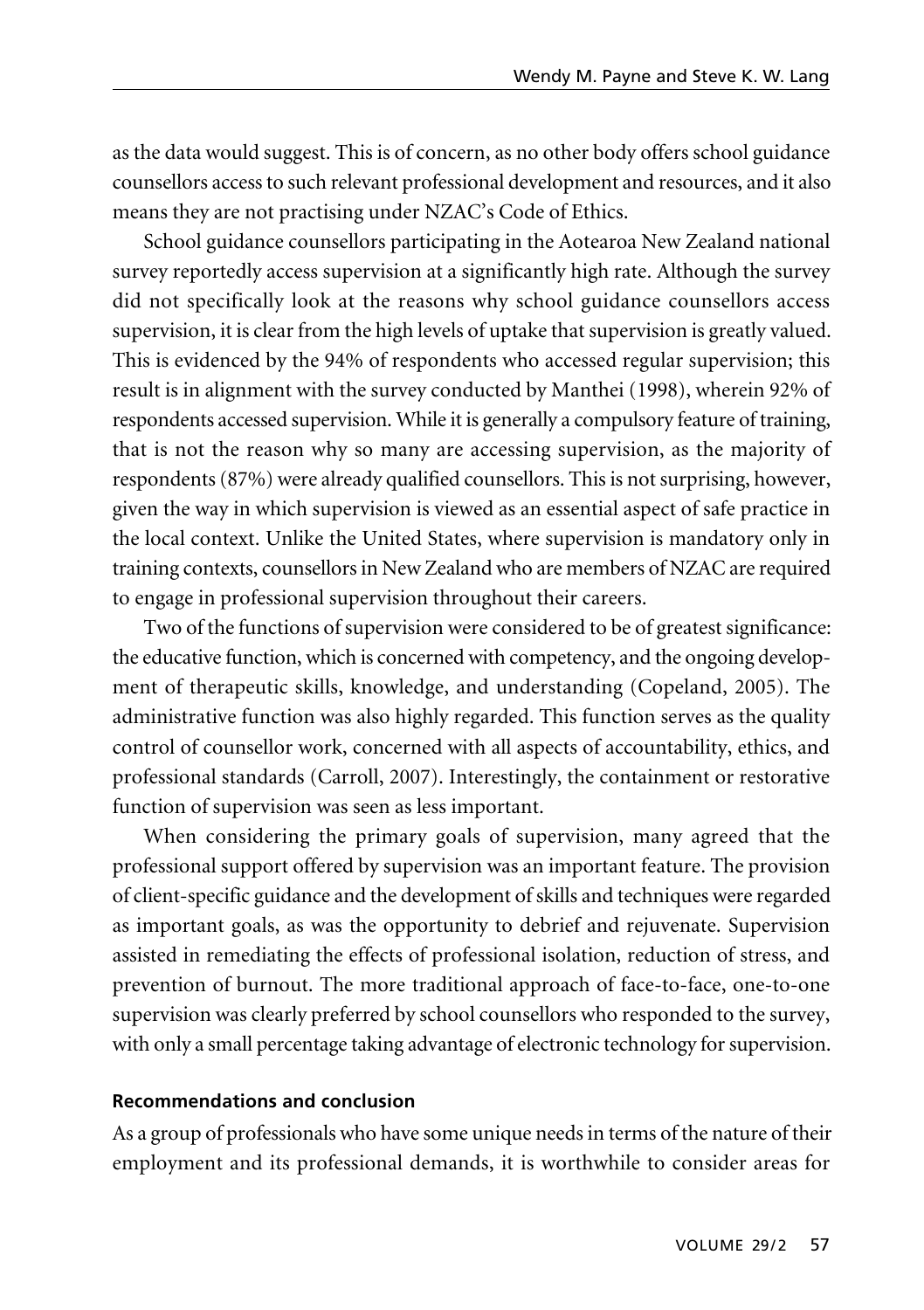future research. One possible topic could be gauging the resilience of school guidance counsellors in relation to their sense of professional isolation and professional identity within the education sector. It may also be timely to explore the level of agreement around issues regarding the need to be more fully recognised as a professional group, both within the Ministry of Education and by NZAC. In addition, a significant proportion of school guidance counsellors seem to be within a decade of retirement age. Consequently, it would also be timely to consider retention and recruitment initiatives for the future.

Aotearoa New Zealand's school guidance counsellors are well-qualified and experienced. They are accessing supervision in a professionally responsible manner, providing them with an essential source of support. Quality, ethical practice, and competency are considered important functions of supervision. With professional association membership, school guidance counsellors can also benefit from advocacy, ongoing professional development, and professional credibility (Bauman, 2008). Crowe (2006) discussed the lack of national guidelines and standards for school counsellors and the need for a body such as the Ministry of Education to provide support, advice, or guidance once again, as the Department of Education did prior to the advent of Tomorrow's Schools.

Perhaps we should also be looking to NZAC and to the possibility of compulsory membership for counsellors working in schools, in order to provide a mandate for the Association to advance the cause of school guidance counsellors, as part of its ongoing work as primary advocates for counsellors and professional standard-setters. With NZAC (2007) currently considering registration under the Health Practitioners Competence Assurance Act (Ministry of Health, 2008), school guidance counsellors may achieve the sought-after guidelines, professional standards, supervision provisions, and professional identity, and as a consequence, remediate many of the current concerns.

Meanwhile, those who do not belong to NZAC, or to any professional body, and those who do not access supervision at all, are a concern. There is an ethical imperative to bring these counsellors "under the wing" of professional supervision, and of the Association, to ensure the safety and competence of their practice.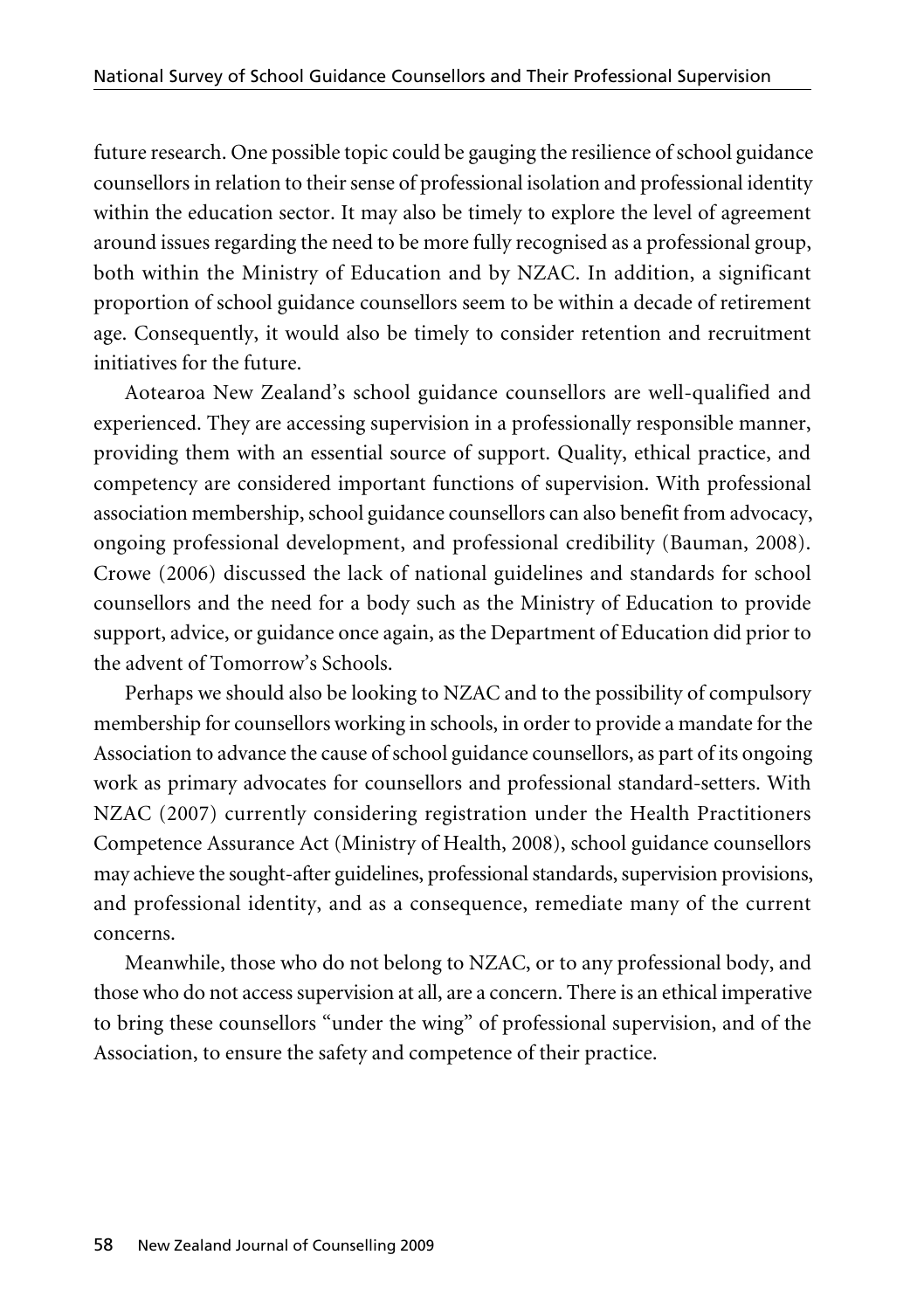#### References

- Adolescent Health Research Group. (2008). *Youth '07: The health and wellbeing of secondary school students in New Zealand. Initial findings.* Auckland: The University of Auckland.
- Agee, M. (2008, June). The heart and soul of counselling supervision. Contribution to panel discussion: *Mentoring or supervision: Who decides and what's the difference?* Faculty of Education, University of Auckland.
- Agee, M., & Dickinson, P. (2008). It's not an "either/or": Pastoral care and academic achievement in secondary schools, In C. M. Rubie-Davies & C. Rawlinson (Eds.), *Challenging thinking about teaching and learning* (pp. 357–370). Hauppauge, NY: Nova Science.
- Alison, J. (2004). *PPTA survey of guidance counsellors, 2004.* Unpublished manuscript.
- Bauman, S. (2008). To join or not to join: School counselors as a case study in professional membership. *Journal of Counseling and Development, 86*, 164–177.

Carroll, M. (2007). *Counselling supervision: Theory, skills and practice*. London: Sage.

- Copeland, S. (2005). *Counselling supervision in organisations: Professional and ethical dilemmas explored.* London: Routledge.
- Crowe, A. (2006). Guidance and counselling in New Zealand secondary schools: Exploring the issues. *New Zealand Journal of Counselling, 26*(3), 16–25.
- Feltham, C., & Dryden, W. (1994). *Developing counsellor supervision*. London: Sage.
- Hawkins, P., & Shohet, R. (2006). *Supervision in the helping professions.* Milton Keynes: Open University Press.
- Health and Disability Commission. (2006). *School counsellor, Ms C. A girls' school. A report by the Health and Disability Commissioner*. Retrieved November 8, 2009, from http://www. hdc.org.nz/files/hdc/opinions/03hdc16962schoolcounsellor.pdf
- Hermansson, G., & Webb, S. (1993). Guidance and counselling in New Zealand: Weathering a decade of transformation. *The International Journal for the Advancement of Counselling, 16*(3), 213–227.
- Kaiser, T. (1997). *Supervisory relationships: Exploring the human element*. Pacific Grove, CA: Brooks Cole.
- Kazantzis, N., Calvert, S., Orlinsky, D., Rooke, S., Ronan, K., & Merrick, P. (2009). Activities influencing the professional development of New Zealand counsellors across their careers. *New Zealand Journal of Counselling, 29*(1), 73–97.
- Leane, G. (2000). Self governing schools and legal implications: Theory and practice. In *The law: Sword or shield?* Proceedings of the Australian and New Zealand Education Law Association (ANZELA) Conference, 12–14 July, Adelaide, South Australia.
- Manthei, R. (1997). School counselling: Client issues, training and support. *NZAC Newsletter, 18*(1), 31–34.
- Manthei, R. (1998). Survey of school counsellors: Part 2. *NZAC Newsletter, 19*(1), 33–36.
- Manthei, R. (1999). A profile of school counsellors and their work. *New Zealand Journal of Counselling, 20,* 24–46.